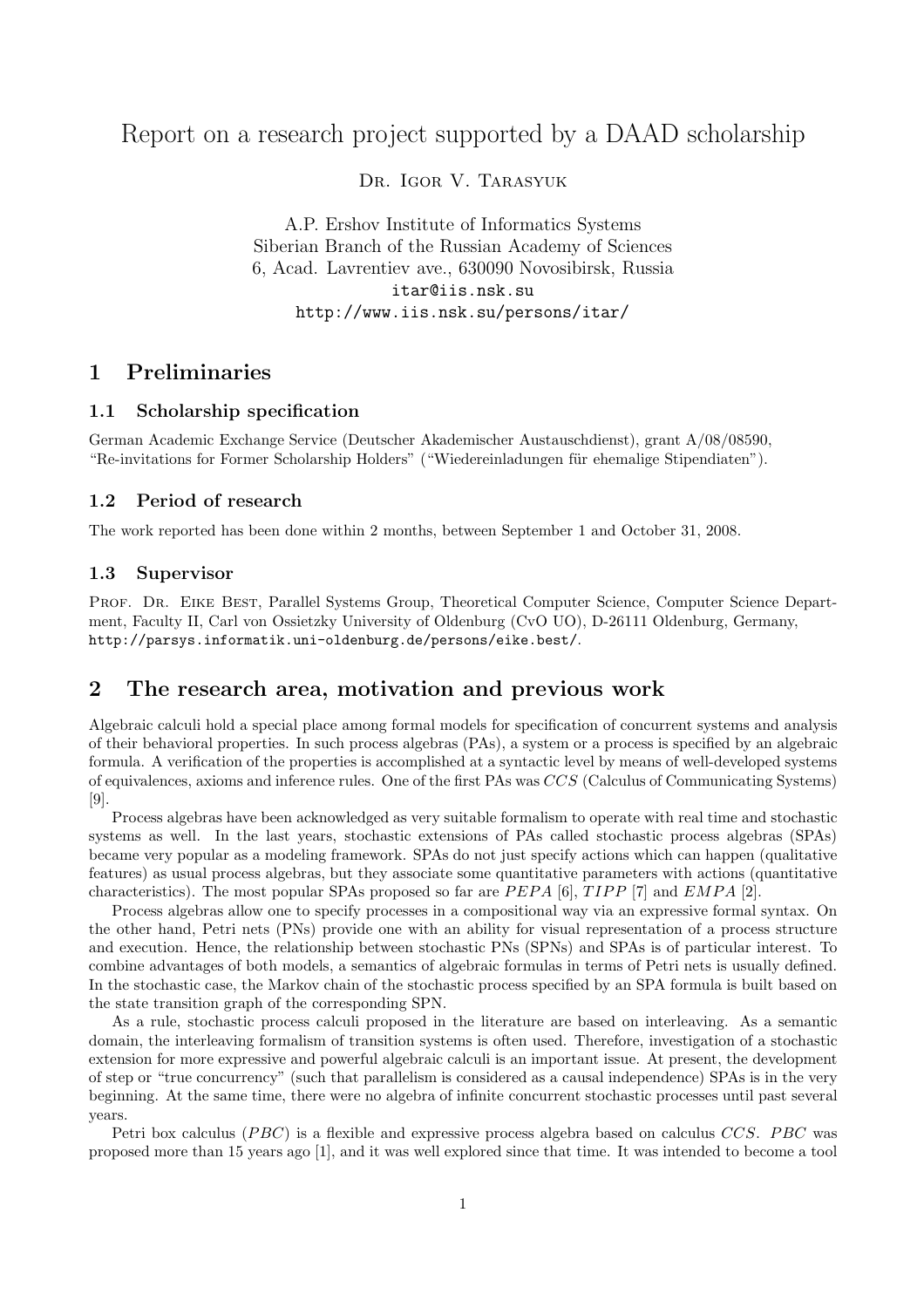for description of a Petri net structure and relationships between nets. For PBC, denotational semantics in terms of a subclass of Petri nets equipped with interface and called Petri boxes was proposed. Calculus PBC has step operational semantics in terms of labeled transition systems based on rules of structural operational semantics (SOS).

A notion of equivalence is very important in formal theory of computing processes and systems. Behavioural equivalences are applied during verification stage both to compare behaviour of systems and reduce their structure. At present time, there exists a wide diversity of equivalence notions for concurrent systems, and their interrelations were well explored in the literature. The most well-known and widely used one is bisimulation. Unfortunately, the mentioned behavioural equivalences take into account only functional (qualitative) but not performance (quantitative) aspects of system behaviour. Additionally, the equivalences are often interleaving ones, and they do not respect concurrency. In [3], a notion of interleaving stochastic bisimulation equivalence for process terms was introduced. At the same time, no appropriate equivalence notion was defined for concurrent SPAs until recently.

The scientific problem addressed in the project is the design of parallel systems taking into account both qualitative and quantitative features of computing. The main objective is the development of suitable formal models and methods respecting quantitative requirements of concurrent and distributed systems. This provides one with an ability to construct and validate realistic computing processes. The purpose could be achieved with a combined application of net and algebraic approaches to specification and analysis of stochastic concurrent systems. The basic models to be used are SPNs (labeled discrete time SPNs abbreviated as LDTSPNs) and SPAs (discrete time stochastic extension of *PBC dtsPBC*) with step semantics.

We consider as very desirable to propose an equivalence relation for parallel SPAs that relates formulas specifying processes with similar behavior. The equivalences could be also used for behaviour-preserving reduction of stochastic processes. It is important to find a relation that is a congruence with respect to the algebraic operations. A characterization of equivalences via modal logics is used to change the operational reasoning on systems behaviour by the logical one that is a standard one for formal verification. On the other hand, we have an operational characterization of logical equivalences as a result. An investigation of stochastic processes in their steady states is a commonly used viewpoint for their performance evaluation via calculation of performance indices. It is very interesting to find which relations guarantee an identity of stationary behaviour of two equivalent processes for all their equivalence classes. Application examples and case studies are the essential parts of a theoretical investigation. They demonstrate how theoretical results can be used in practice.

In [11, 13] we presented a discrete time stochastic extension  $dtsPBC$  of finite PBC. Step operational semantics was defined in terms of labeled transition systems based on action and inaction rules. Denotational semantics was defined in terms of a subclass of labeled DTSPNs (LDTSPNs) called discrete time stochastic Petri boxes (dts-boxes). In addition, we defined a variety of probabilistic equivalences that allow one to identify stochastic processes with similar behaviour that are differentiated by too strict notion of the semantic equivalence. The interrelations of all the introduced equivalences were investigated. In [12] an enrichment of  $dtsPBC$ was constructed with the iteration operator used to specify infinite processes.

### 3 The results obtained

In this section we present a short overview of the results. The complete and self-contained technical report can be downloaded as http://www.iis.nsk.su/persons/itar/dtspbcit\_cov.pdf.

1. Logical characterization of stochastic equivalences for dtsPBC.

We have presented a characterization of algebraic probabilistic bisimulation equivalences of dtsPBC via new probabilistic modal logics based on PML. The logic  $iPML$  characterizes interleaving  $(\leftrightarrow_i)$ , and *PML* characterizes step  $(\triangle_{ss})$  stochastic bisimulation equivalences.

**Definition 3.1** For a dynamic expression G we write  $G \models_G \Phi$ , if  $s_G \models_G \Phi$ . Two dynamic expressions G and G' are logically equivalent in iPML, denoted by  $G =_{iPML} G'$ , if  $\forall \Phi \in \textbf{IPML } G \models_G \Phi \Leftrightarrow G' \models_{G'} \Phi$ .

Let G be a dynamic expression and  $s \in DR(G)$ ,  $\alpha \in \mathcal{L}$ . The set of states reached from s by execution of multiaction  $\alpha$ , the *image set*, is defined as  $Image(s, \alpha) = \{\tilde{s} \mid \exists \{(\alpha, \rho)\}\in Excel(s) \text{ s} \stackrel{(\alpha, \rho)}{\longrightarrow} \tilde{s}\}.$  A dynamic expression G is an *image-finite* one, if  $\forall s \in DR(G)$   $\forall \alpha \in \mathcal{L}$   $|Image(s, \alpha)| < \infty$ .

Theorem 3.1 For image-finite dynamic expressions G and G′

$$
G_{\longrightarrow i s} G' \Leftrightarrow G =_{i P M L} G'.
$$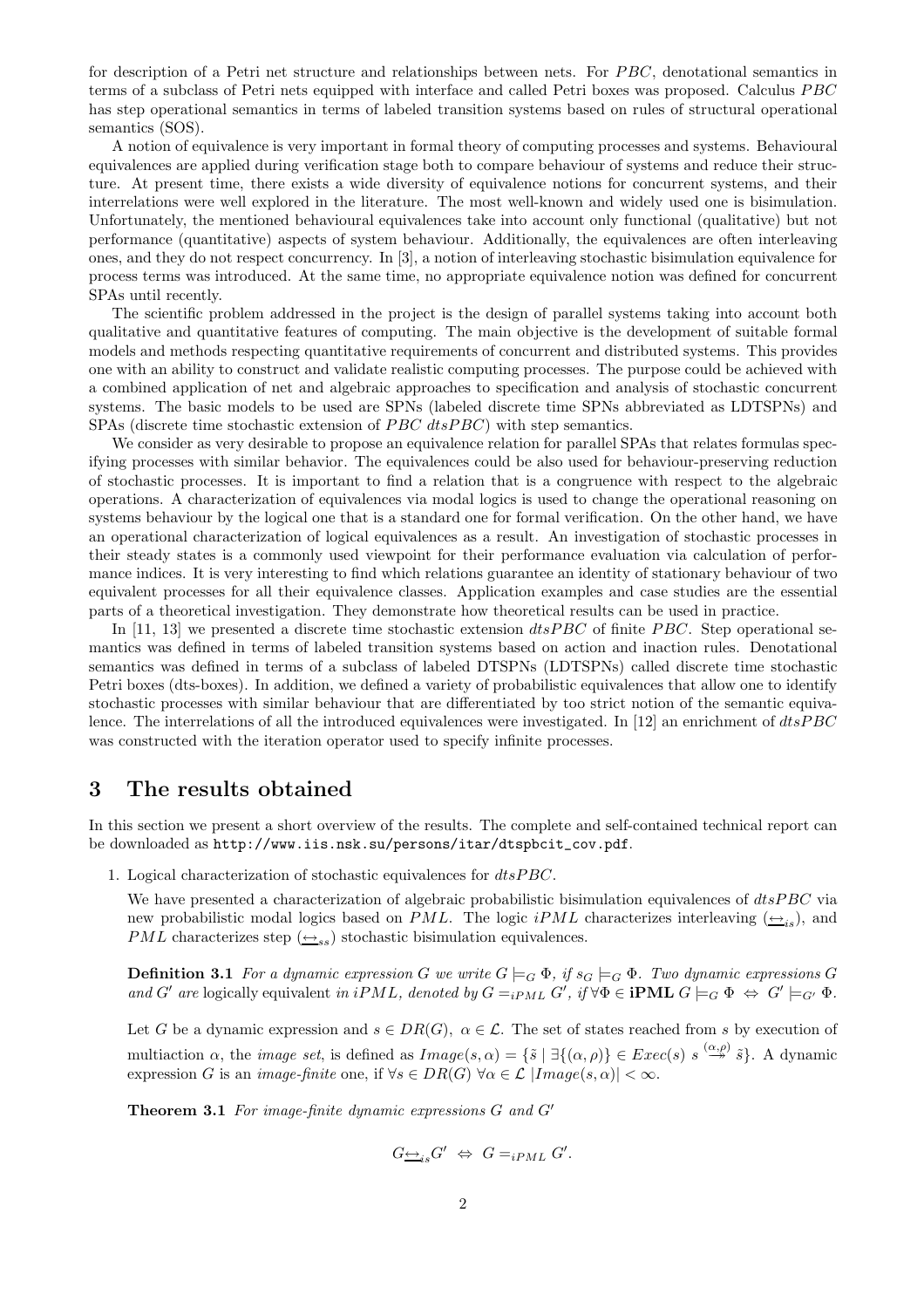Hence, in the interleaving semantics, we obtained a logical characterization of the stochastic bisimulation relation or, symmetrically, an operational characterization of the probabilistic modal logic equivalence.

**Definition 3.2** For a dynamic expression G we write  $G \models_G \Phi$ , if  $s_G \models_G \Phi$ . Two dynamic expressions G and G' are logically equivalent in sPML, denoted by  $G =_{sPML} G'$ , if  $\forall \Phi \in \mathbf{sPML}$   $G \models_G \Phi \Leftrightarrow G' \models_{G'} \Phi$ .

Let G be a dynamic expression and  $s \in DR(G)$ ,  $A \in \mathbb{N}_{f}^{\mathcal{L}}$ . The set of states reached from s by execution of a multiset of multiactions A, the *image set*, is defined as  $Image(s, A) = \{\tilde{s} \mid \exists \Gamma \in Excel(s) \mathcal{L}(\Gamma) = A, s \stackrel{\Gamma}{\rightarrow} \mathcal{L}(\Gamma) = A, s \stackrel{\Gamma}{\rightarrow} \mathcal{L}(\Gamma) = A, s \stackrel{\Gamma}{\rightarrow} \mathcal{L}(\Gamma) = A, s \stackrel{\Gamma}{\rightarrow} \mathcal{L}(\Gamma) = A, s \stackrel{\Gamma}{\rightarrow} \mathcal{L}(\Gamma) = A, s \stackrel{\Gamma}{\rightarrow} \mathcal{$  $\{\tilde{s}\}\$ . A dynamic expression G is an *image-finite* one, if  $\forall s \in DR(G)$   $\forall A \in \mathbb{N}_f^{Act}$   $|Image(s, A)| < \infty$ .

Theorem 3.2 For image-finite dynamic expressions G and G′

$$
G_{\longrightarrow_{ss}}G' \Leftrightarrow G=_{sPML}G'.
$$

Hence, in the step semantics, we obtained a logical characterization of the stochastic bisimulation relation or, symmetrically, an operational characterization of the probabilistic modal logic equivalence.

2. Steady states and application of the stochastic equivalences to comparing stationary behaviour.

We have proved that step stochastic bisimulation equivalence guarantees similarity of stationary behaviour on the equivalence classes as composite states. In particular, for two processes related by step stochastic bisimulation equivalence the overall steady state probabilities to come in an equivalence class coincide. Further, it has been demonstrated that for the mentioned processes the steady state probabilities to come in an equivalence class and start a step trace from it are equal.

The following proposition demonstrates that for two dynamic expressions related by  $\rightarrow_{ss}$  the steady state probabilities to come in an equivalence class coincide. One can also interpret the result stating that the mean recurrence time for an equivalence class is the same for both expressions.

**Proposition 3.1** Let  $G, G'$  be dynamic expressions with  $\mathcal{R}: G \rightarrowtail_{ss} G'.$  Then  $\forall \mathcal{H} \in (DR(G) \cup DR(G'))/\mathcal{R}$ 

$$
\sum_{s \in \mathcal{H} \cap DR(G)} \psi^*(s) = \sum_{s' \in \mathcal{H} \cap DR(G')} {\psi'}^*(s').
$$

The following theorem demonstrates that for two dynamic expressions related by  $\leftrightarrow$ <sub>ss</sub> the steady state probabilities to come in an equivalence class and start a step trace from it coincide.

**Theorem 3.3** Let  $G, G'$  be dynamic expressions with  $\mathcal{R}: G \rightarrowtail_{ss} G'$  and  $\Sigma$  be a step trace. Then  $\forall \mathcal{H} \in$  $(DR(G) \cup DR(G'))/R$ 

$$
\sum_{s \in \mathcal{H} \cap DR(G)} \psi^*(s) PT^*(\Sigma, s) = \sum_{s' \in \mathcal{H} \cap DR(G')} {\psi'}^*(s') PT^*(\Sigma, s').
$$

3. Preservation of the equivalences by algebraic operations and constructing the congruence relation.

We have investigated which equivalences of  $dt s PBC$  withstand application of all the algebraic operations. Using this knowledge, we have constructed a new congruence relation for the calculus based on the extended notion of the transition system  $TS(G)$  of a dynamic expression G called sr-transition system and denoted by  $TS_{sr}(G)$ .

**Definition 3.3** Let E be a static expression and  $TS(\overline{E}) = (S, L, T, s)$ . The (labeled probabilistic) srtransition system of  $\overline{E}$  is a quadruple  $TS_{sr}(\overline{E}) = (S_{sr}, L_{sr}, T_{sr}, s_{sr})$ , where

- $S_{sr} = S \cup \{[\underline{E}]_{\simeq}\};$
- $\bullet \ \ L_{sr} \subseteq (I\!\!N_f^{\mathcal{SL}} \times (0;1]) \cup \{(\mathsf{skip},0),(\mathsf{redo},1)\},$
- $\mathcal{T}_{sr} = \mathcal{T} \setminus \{([\underline{E}]_{\simeq},(\emptyset,1),[\underline{E}]_{\simeq})\} \cup \{([\overline{E}]_{\simeq},(\text{skip},0),[\underline{E}]_{\simeq}),([\underline{E}]_{\simeq},(\text{redo}, 1),[\overline{E}]_{\simeq})\};$
- $s_{sr} = s$ .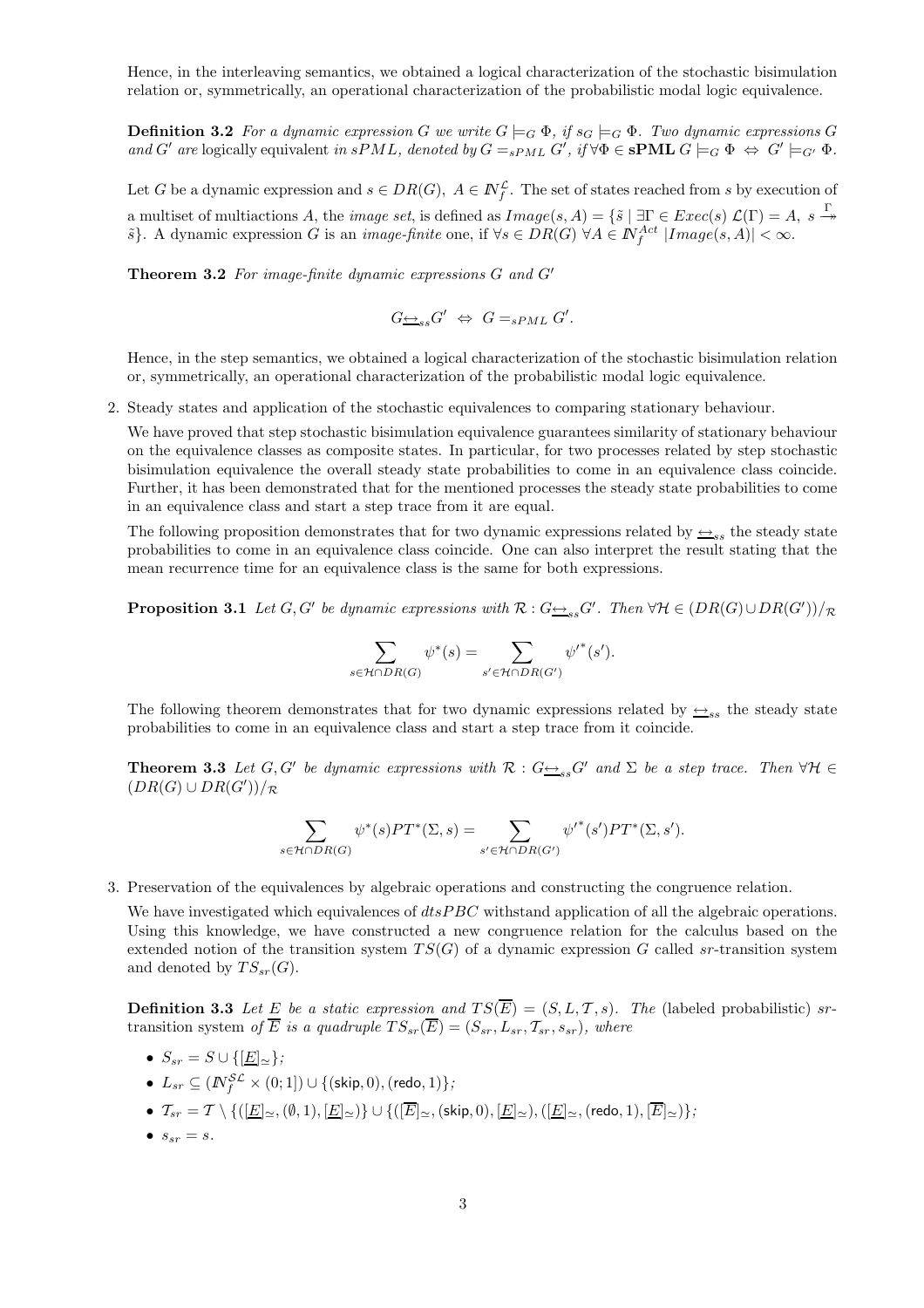

Figure 1: The diagram of the shared memory system

**Definition 3.4** Two dynamic expressions  $\overline{E}$  and  $\overline{E'}$  are isomorphic with respect to sr-transition systems, denoted by  $\overline{E} =_{tssr} \overline{E'}$ , if  $TS_{sr}(\overline{E}) \simeq TS_{sr}(\overline{E'}).$ 

The following theorem demonstrates that  $=t_{ssr}$  is a congruence of static expressions with respect to the operations of dtsPBC.

**Theorem 3.4** Let  $a \in Act$  and  $E, E', F, K \in RegStatexpr$ . If  $\overline{E} =_{tssr} \overline{E'}$  then (a)  $\overline{E \circ F} =_{tssr} \overline{E' \circ F}$ ,  $\overline{F \circ E} =_{tssr} \overline{F \circ E'}$ ,  $\circ \in \{ ; , [] , || \}$ ; (b)  $E[f] =_{tssr} E'[f];$  $(c) \overline{E \circ a} =_{tssr} \overline{E' \circ a}$ ,  $\circ \in \{\text{rs}, \text{sy}\};$ (d)  $[E * F * K] =_{tssr} [E' * F * K], [F * E * K] =_{tssr} [F * E' * K], [F * K * E] =_{tssr} [F * K * E'].$ 

4. Examples of specification, analysis and reduction, case studies: processes with shared memory and dining philosophers.

We have proposed two application examples based on process specifications of  $dtsPBC$  that explain how to analyze performance of systems and their reductions w.r.t. step stochastic bisimulation equivalence within the calculus. We have considered algebraic models of shared memory system and dining philosophers one.

#### Shared memory system

Consider a model of two processors accessing a common shared memory described in [8] in the continuous time setting on GSPNs. We analyze this shared memory system in the discrete time setting within  $dtsPBC$ where concurrent execution of activities is possible. The model performs as follows. After activation of the system (turning the computer on), two processors are active, and the common memory is available. Each processor can request an access to the memory. When a processor starts an acquisition of the memory, another processor should wait until the former one ends its memory operations, and the system returns to the state with both active processors and the available common memory. The diagram of the system is depicted in Figure 1.

The action a corresponds to the system activation. The actions  $r_i$  (1  $\leq i \leq 2$ ) represent the common memory request of processor i. The actions  $b_i$  and  $e_i$  correspond to the beginning and the end, respectively, of the common memory access of processor i. The other actions are used for communication purpose only via synchronization, and we abstract from them later using restriction.

The static expression of the first processor is  $E_1 = [(\{x_1\}, \frac{1}{2}) * ((\{r_1\}, \frac{1}{2}) ; (\{b_1, y_1\}, \frac{1}{2}) ; (\{e_1, z_1\}, \frac{1}{2})) * \text{Stop}].$ The static expression of the second processor is  $E_2 = [(\{x_2\}, \frac{1}{2}) * ((\{r_2\}, \frac{1}{2}) ; (\{b_2, y_2\}, \frac{1}{2}) ; (\{e_2, z_2\}, \frac{1}{2})) *$ Stop]. The static expression of the shared memory is  $E_3 = [(\lbrace a, \widehat{x_1}, \widehat{x_2} \rbrace, \frac{1}{2}) * (((\lbrace \widehat{y_1}, \frac{1}{2} \rbrace, \frac{1}{2}) , (\lbrace \widehat{z_1}, \frac{1}{2} \rbrace )^2 ]$ 

 $((\{\hat{y}_2\}, \frac{1}{2}); (\{\hat{z}_2\}, \frac{1}{2}))$  \* Stop]. The static expression of the shared memory system with two processors is  $E = (E_1||E_2||E_3)$  sy  $x_1$  sy  $x_2$  sy  $y_1$  sy  $y_2$  sy  $z_1$  sy  $z_2$  rs  $x_1$  rs  $x_2$  rs  $y_1$  rs  $y_2$  rs  $z_1$  rs  $z_2$ .

In Figure 2 the transition system without empty loops  $TS^*(\overline{E})$  is presented.

In Figure 3 the marked dts-box corresponding to the dynamic expression of the shared memory system is presented, i.e.,  $N = Box_{dts}(E)$ .

#### Dining philosophers system

Consider a model of five dining philosophers, for which the Petri net interpretation was proposed in [10], in the discrete time stochastic setting of  $dtsPBC$ . The philosophers occupy a round table, and there is one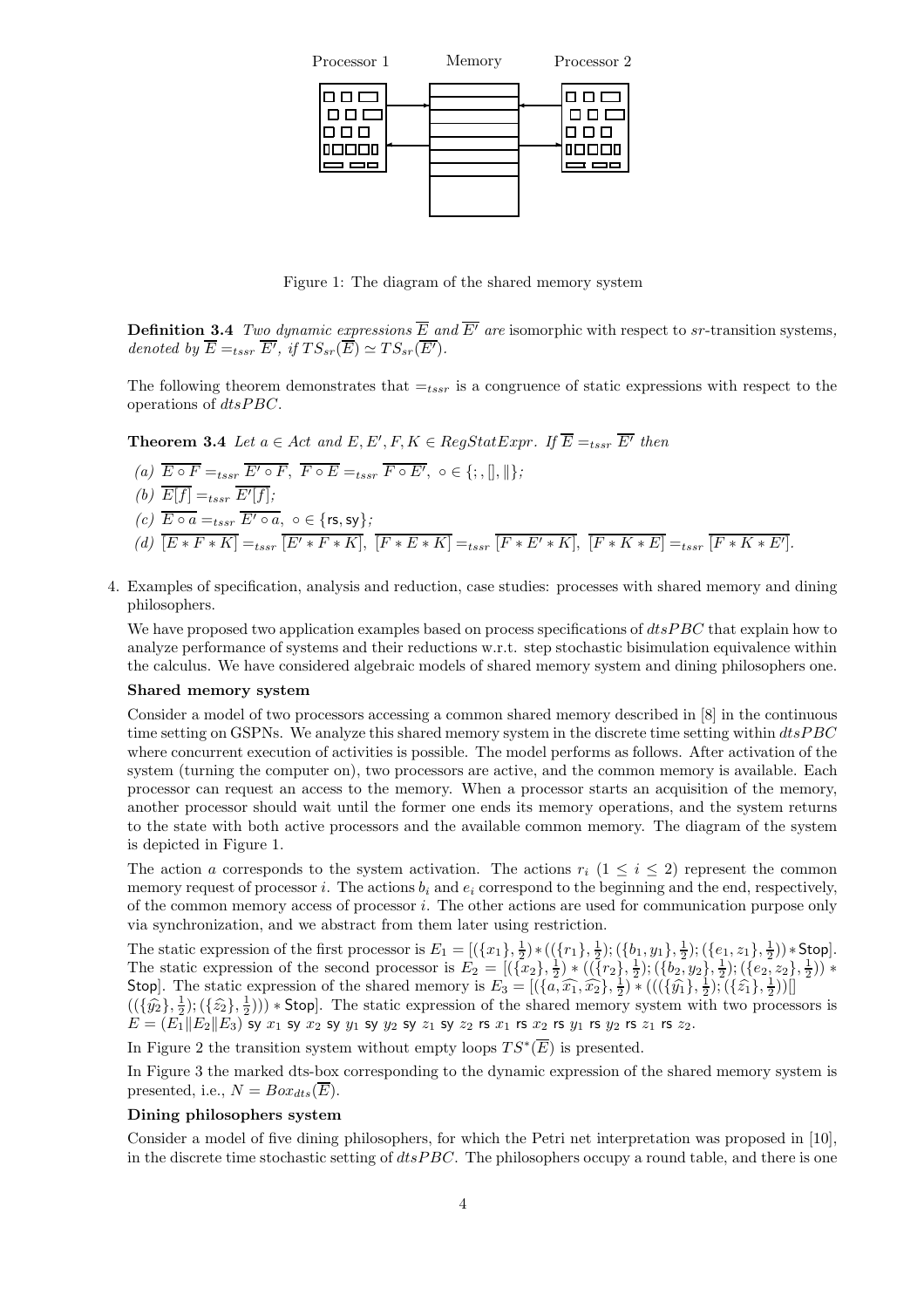



Figure 2: The transition system without empty loops of the shared memory system



Figure 3: The marked dts-box of the shared memory system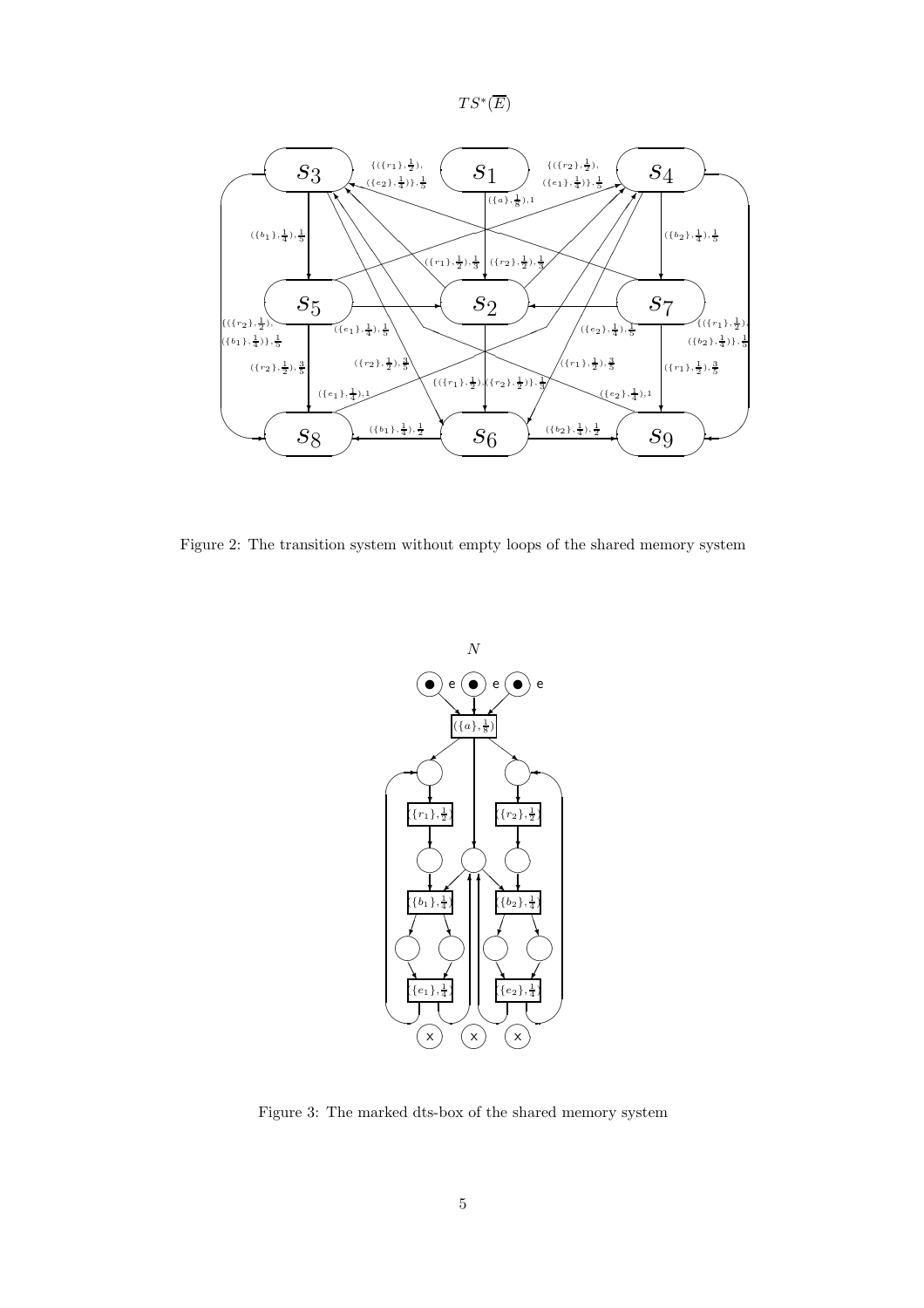

Figure 4: The diagram of the dining philosophers system

fork between every neighboring persons, hence, there are five forks on the table. A philosopher needs two forks to eat, namely, his left and right one. Hence, all five philosophers cannot eat together, since otherwise there will be not enough forks available, but only one of two of them who are not neighbors. The model performs as follows. After activation of the system (coming the philosophers in the dining room), five forks appear on the table. If the left and right forks available for a philosopher, he takes them simultaneously and begins eating. At the end of eating, the philosopher places both his forks simultaneously back on the table. The strategy to pick up and release two forks simultaneously prevents the situation when a philosopher takes one fork but is not able to pick up the second one since their neighbor has already done so. In particular, we avoid a deadlock when all the philosophers take their left (right) forks and wait until their right (left) forks will be available. The diagram of the system is depicted in Figure 4.

The action a corresponds to the system activation. The actions  $b_i$  and  $e_i$  correspond to the beginning and the end, respectively, of eating of philosopher  $i$  (1  $\leq i \leq 5$ ). The other actions are used for communication purpose only via synchronization, and we abstract from them later using restriction. Note that the expression of each philosopher includes two alternative subexpressions such that the second one specifies a resource (fork) sharing with the right neighbor.

The static expression of the philosopher  $i$   $(1 \leq i \leq 4)$  is  $E_i = [(\{x_i\}, \frac{1}{2}) * (((\{b_i, \hat{y}_i\}, \frac{1}{2}) ; (\{e_i, \hat{z}_i\}, \frac{1}{2}) )]$  $((\{y_{i+1}\},\frac{1}{2});(\{z_{i+1}\},\frac{1}{2}))$ \*Stop]. The static expression of the philosopher 5 is  $E_5 = [(\{a,\widehat{x_1},\widehat{x_2},\widehat{x_4}\},\frac{1}{2})$ \*  $(((\{b_5, \hat{y}_5\}, \frac{1}{2}); (\{e_5, \hat{z}_5\}, \frac{1}{2}))]]((\{y_1\}, \frac{1}{2}); (\{z_1\}, \frac{1}{2}))) * \text{Stop.}$  The static expression of the dining philosophers system is  $E=(E_1\|E_2\|E_3\|E_4\|E_5)$  sy  $x_1$  sy  $x_2$  sy  $x_3$  sy  $x_4$  sy  $y_1$  sy  $y_2$  sy  $y_3$  sy  $y_4$  sy  $y_5$  sy  $z_1$  sy  $z_2$  sy  $z_3$ sy  $z_4$  sy  $z_5$  rs  $x_1$  rs  $x_2$  rs  $x_3$  rs  $x_4$  rs  $y_1$  rs  $y_2$  rs  $y_3$  rs  $y_4$  rs  $y_5$  rs  $z_1$  rs  $z_2$  rs  $z_3$  rs  $z_4$  rs  $z_5$ .

In Figure 5 the transition system without empty loops  $TS^*(\overline{E})$  is presented.

In Figure 6 the marked dts-box corresponding to the dynamic expression of the dining philosophers system is presented, i.e.,  $N = Box_{dts}(\overline{E}).$ 

Let us consider a modification of the dining philosophers system with abstraction from personalities, i.e., such that all the philosophers are indistinguishable. For example, we can just see that one or two philosophers dine but cannot observe who they are. We call this system abstract dining philosophers one.

The static expression of the philosopher  $i$   $(1 \le i \le 4)$  is  $F_i = [(\{x_i\}, \frac{1}{2}) * (((\{b, \hat{y_i}\}, \frac{1}{2}) ; (\{e, \hat{z}_i\}, \frac{1}{2}))]]$ The static expression of the philosopher  $i$  ( $1 \le i \le 4$ ) is  $1 \in \mathbb{N}$  (({ $v_3v_1$ ,  $v_2$ ), (( $v_3v_3$ ,  $v_2$ ), (( $v_3v_3$ ,  $v_2$ ))|i]<br>(({ $y_{i+1}$ },  $\frac{1}{2}$ ); ({ $z_{i+1}$ },  $\frac{1}{2}$ )))∗Stop]. The static expression of  $(((\{b,\hat{y}_5\}, \frac{1}{2}); (\{e,\hat{z}_5\}, \frac{1}{2}))][((\{y_1\}, \frac{1}{2}); (\{z_1\}, \frac{1}{2}))) * \text{Stop}].$  The static expression of the abstract dining philosophers system is  $F=(F_1\|F_2\|F_3\|F_4\|F_5)$  sy  $x_1$  sy  $x_2$  sy  $x_3$  sy  $x_4$  sy  $y_1$  sy  $y_2$  sy  $y_3$  sy  $y_4$  sy  $y_5$  sy  $z_1$  sy  $z_2$ sy  $z_3$  sy  $z_4$  sy  $z_5$  rs  $x_1$  rs  $x_2$  rs  $x_3$  rs  $x_4$  rs  $y_1$  rs  $y_2$  rs  $y_3$  rs  $y_4$  rs  $y_5$  rs  $z_1$  rs  $z_2$  rs  $z_3$  rs  $z_4$  rs  $z_5$ .

Let us consider a reduction of the abstract dining philosophers system.

The static expression of the philosopher 1 is  $F_1' = [(\{x\}, \frac{1}{2}) * ((\{b\}, \frac{2}{5}) ; (\{e\}, \frac{1}{4})) *$ Stop]. The static expression of the philosopher 2 is  $F_2' = [(\{a, \hat{x}\}, \frac{1}{16}) * ((\{b\}, \frac{2}{5}) ; (\{e\}, \frac{1}{4})) * \text{Stop}].$  The static expression of the reduced abstract dining philosophers system is  $F' = (F'_1 | F'_2)$  sy x rs x.

We have  $\overline{F} \rightarrow s \overline{F'}$  with  $(DR(\overline{F})) \cup DR(\overline{F'}))/_{\overline{F} s} = {\mathcal{H}_1, \mathcal{H}_2, \mathcal{H}_3, \mathcal{H}_4}$ , where  $\mathcal{H}_1 = \{s_1, s'_1\}$  (the initial state),  $\mathcal{H}_2 = \{s_2, s'_2\}$  (the system is activated and no philosophers dine),  $\mathcal{H}_3 = \{s_3, s_6, s_7, s_{10}, s_{11}, s'_3, s'_4\}$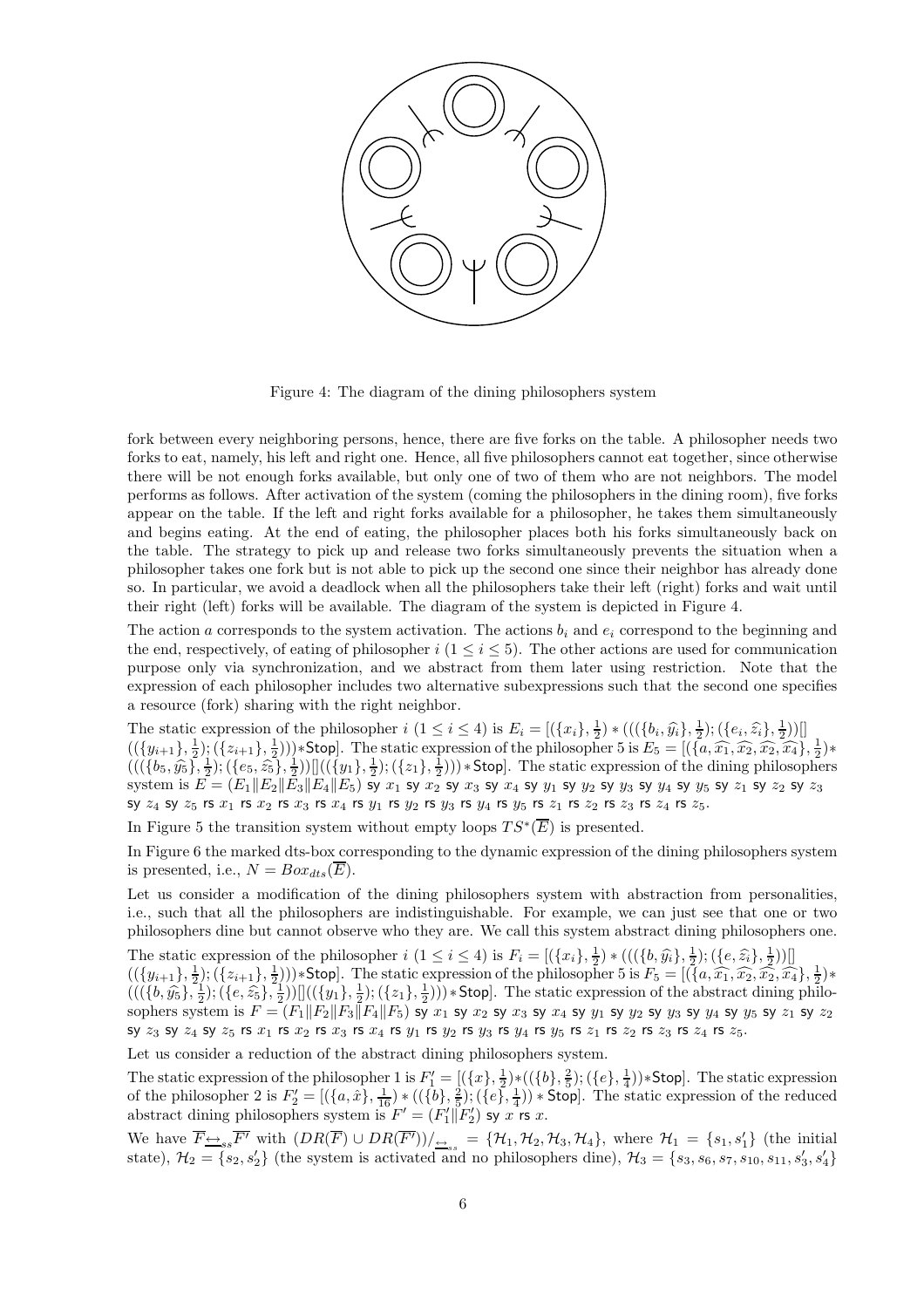



Figure 5: The transition system without empty loops of the dining philosophers system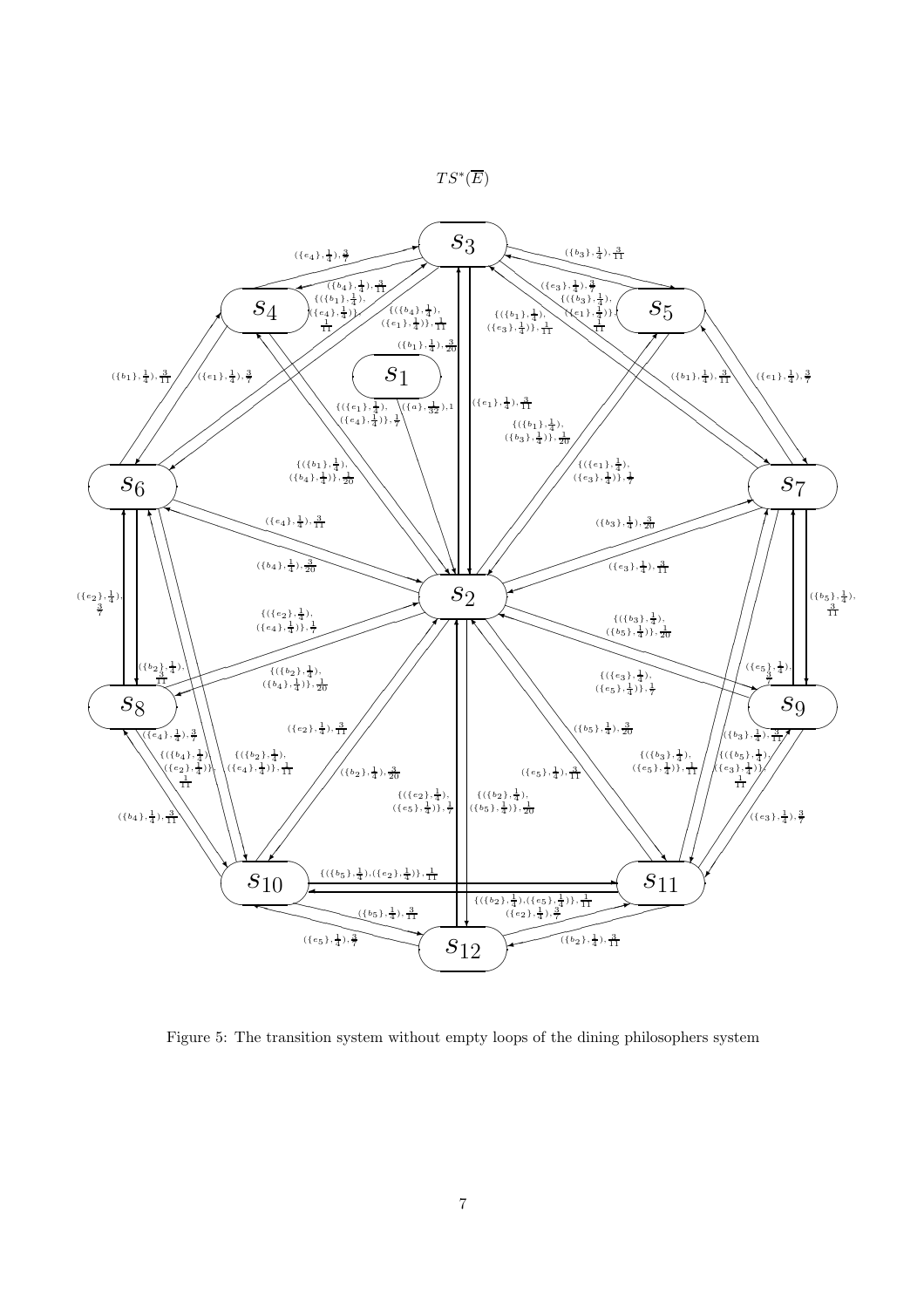

Figure 6: The marked dts-box of the dining philosophers system

(one philosopher dines),  $\mathcal{H}_4 = \{s_4, s_5, s_8, s_9, s_{12}, s'_5\}$  (two philosophers dine). One can see that  $F'$  is a reduction of F with respect to  $\leftrightarrow_{ss}$ .

In Figure 7 the transition system without empty loops  $TS^*(\overline{F'})$  is presented.

In Figure 8 the marked dts-box corresponding to the dynamic expression of the reduced abstract dining philosophers system is presented, i.e.,  $N' = Box_{dts}(\overline{F}).$ 

Note that  $TS^*(\overline{F'})$  can be reduced further by merging the equivalent states  $s'_3$  and  $s'_4$ , thus, it can be transformed into a transition system with four states only. But the resulted "minimal" reduction with respect to  $\leq_{ss}$  of the initial transition system  $TS^*(\overline{F})$  will not be anymore a transition system without empty loops corresponding to some  $dtsPBC$  expression. Hence, in the general case, the procedure of expressions reduction cannot be transferred smoothly from a transition systems level. The minimal equivalent expression does not always have the minimal transition system, in the case the latter can be further reduced. In the following definition we consider step stochastic bisimulation equivalence between states of a dynamic expression.

**Definition 3.5** The minimal reduced with respect to  $\rightarrow$ <sub>ss</sub> (labeled probabilistic) transition system without empty loops of a dynamic expression G is a quadruple  $TS^*_{\underline{\leftrightarrow}_{ss}}(G) = (S_{\underline{\leftrightarrow}_{ss}}, L_{\underline{\leftrightarrow}_{ss}}, \mathcal{T}_{\underline{\leftrightarrow}_{ss}}, s_{\underline{\leftrightarrow}_{ss}})$ , where

- $\bullet$   $S_{\underline{\leftrightarrow}_{ss}}=DR(G)/_{\underline{\leftrightarrow}_{ss}};$
- $\bullet$   $L_{\underline{\leftrightarrow}_{ss}} \subseteq M_f^{\mathcal{L}} \times (0,1];$
- $\bullet$   $\mathcal{T}_{\underline{\leftrightarrow}_{ss}} = \{(\mathcal{H}, (A, \mathcal{P}), \widetilde{\mathcal{H}}) \mid \exists s \in \mathcal{H} \; s \stackrel{A}{\twoheadrightarrow}_{\mathcal{P}} \mathcal{H}\};$
- $\bullet \ \ s_{\underline{\leftrightarrow}_{ss}} = \{[G]_{\simeq}\}.$

We have  $DR(F)|_{\underset{\text{ss}}{ \triangleq s}} = {\mathcal{K}_1, \mathcal{K}_2, \mathcal{K}_3, \mathcal{K}_4}$ , where  $\mathcal{K}_1 = \{s_1\}$  (the initial state),  $\mathcal{K}_2 = \{s_2\}$  (the system is activated and no philosophers dine),  $\mathcal{K}_3 = \{s_3, s_6, s_7, s_{10}, s_{11}\}\$  (one philosopher dines),  $\mathcal{K}_4 =$  $\{s_4, s_5, s_8, s_9, s_{12}\}$  (two philosophers dine).

In Figure 9 the minimal reduced with respect to  $\underset{ss}{\leftrightarrow}_{ss}$  transition system without empty loops  $TS^*_{\frac{\leftrightarrow}{\leftarrow}_{ss}}(\overline{F})$ is presented.

Obviously, it is easier to evaluate performance with the use of a DTMC with less states, since in this case the dimension of the transition probability matrix will be smaller. Hence, to calculate steady-state probabilities, we shall solve systems of less equations. Thus, we have obtained the following method of performance analysis simplification. First, we construct the minimal reduced with respect to  $\leftrightarrow$ ss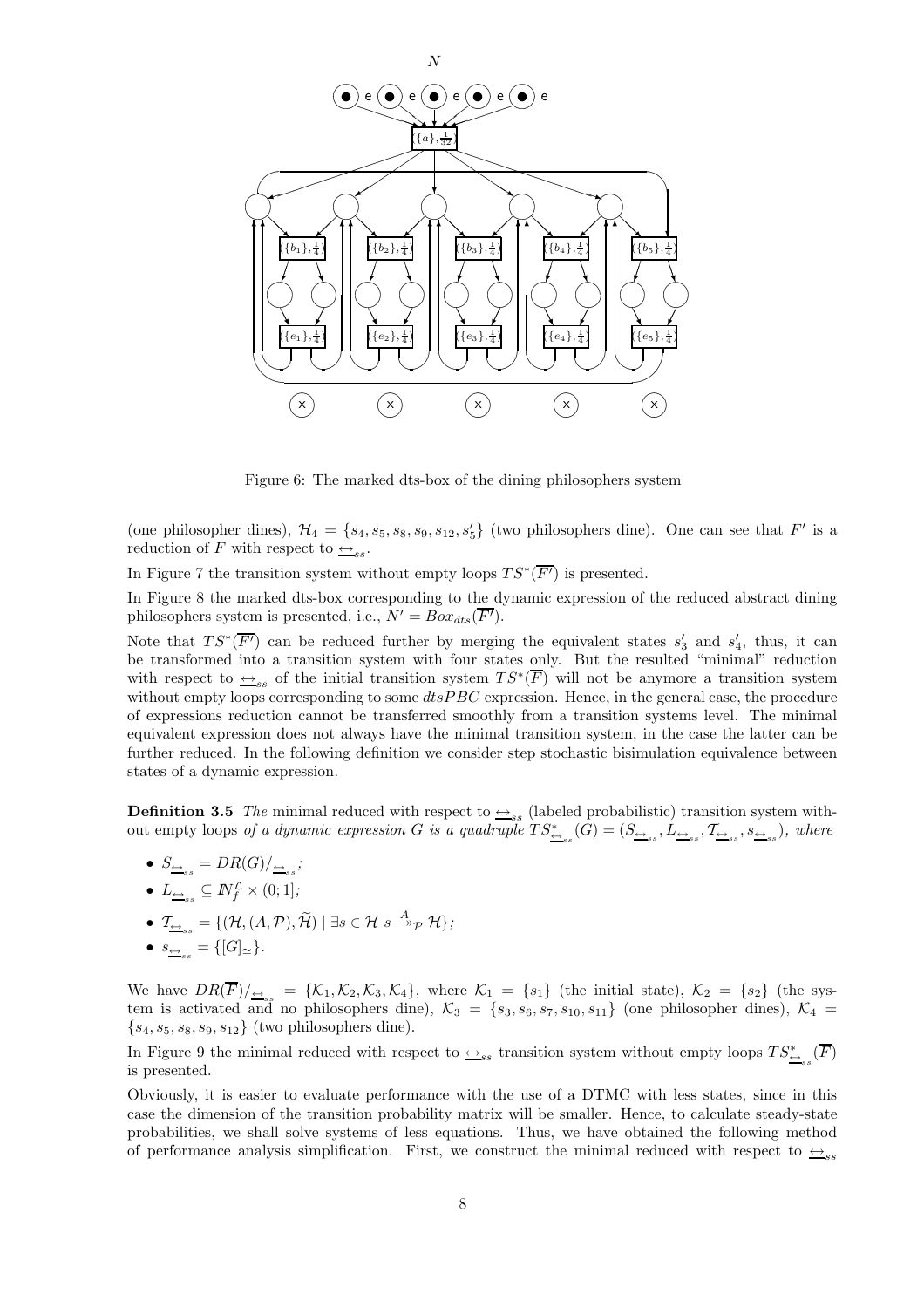

Figure 7: The transition system without empty loops of the reduced abstract dining philosophers system



Figure 8: The marked dts-box of the reduced abstract dining philosophers system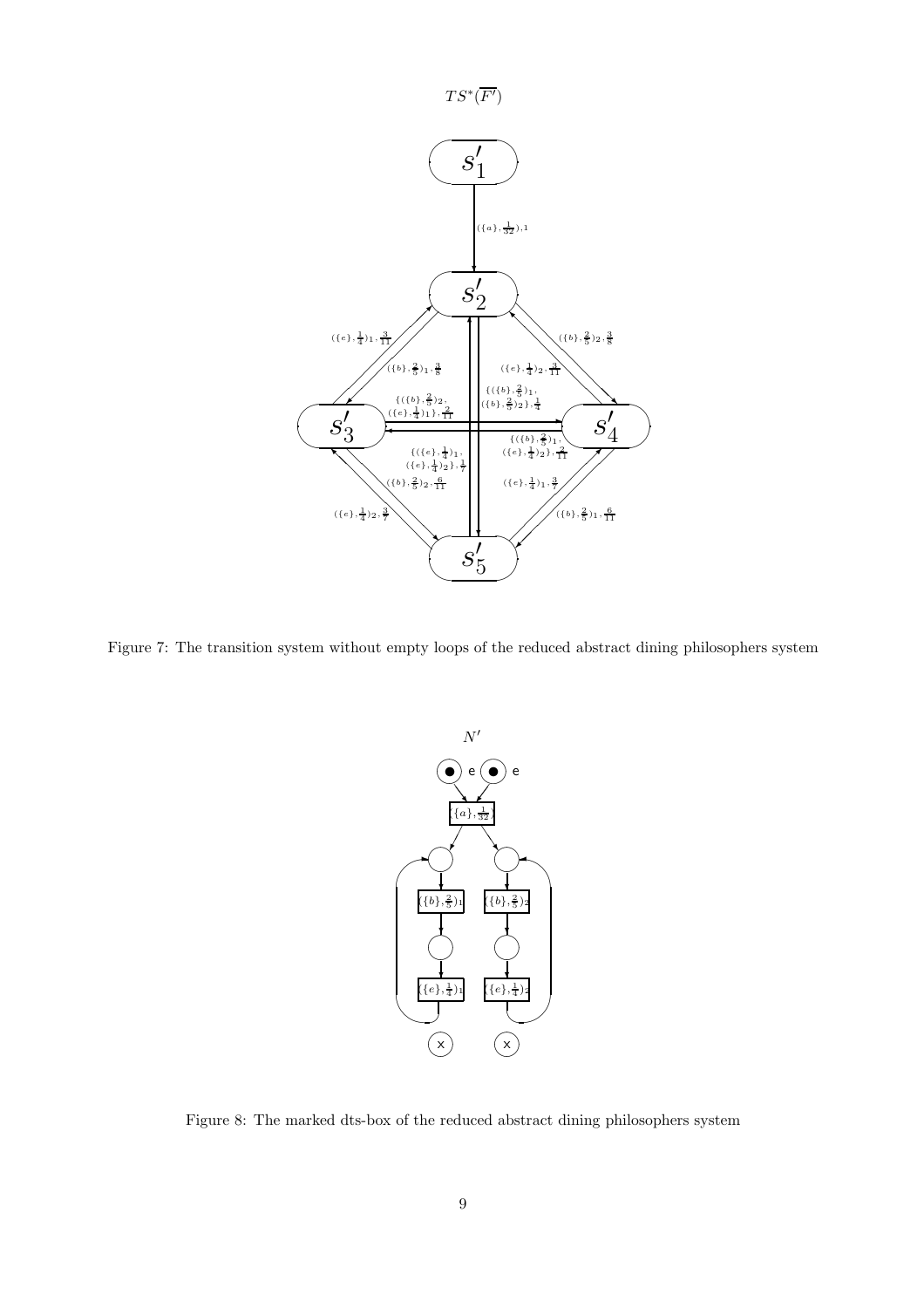

Figure 9: The minimal reduced with respect to  $\triangleq_{ss}$  transition system without empty loops of the abstract dining philosophers system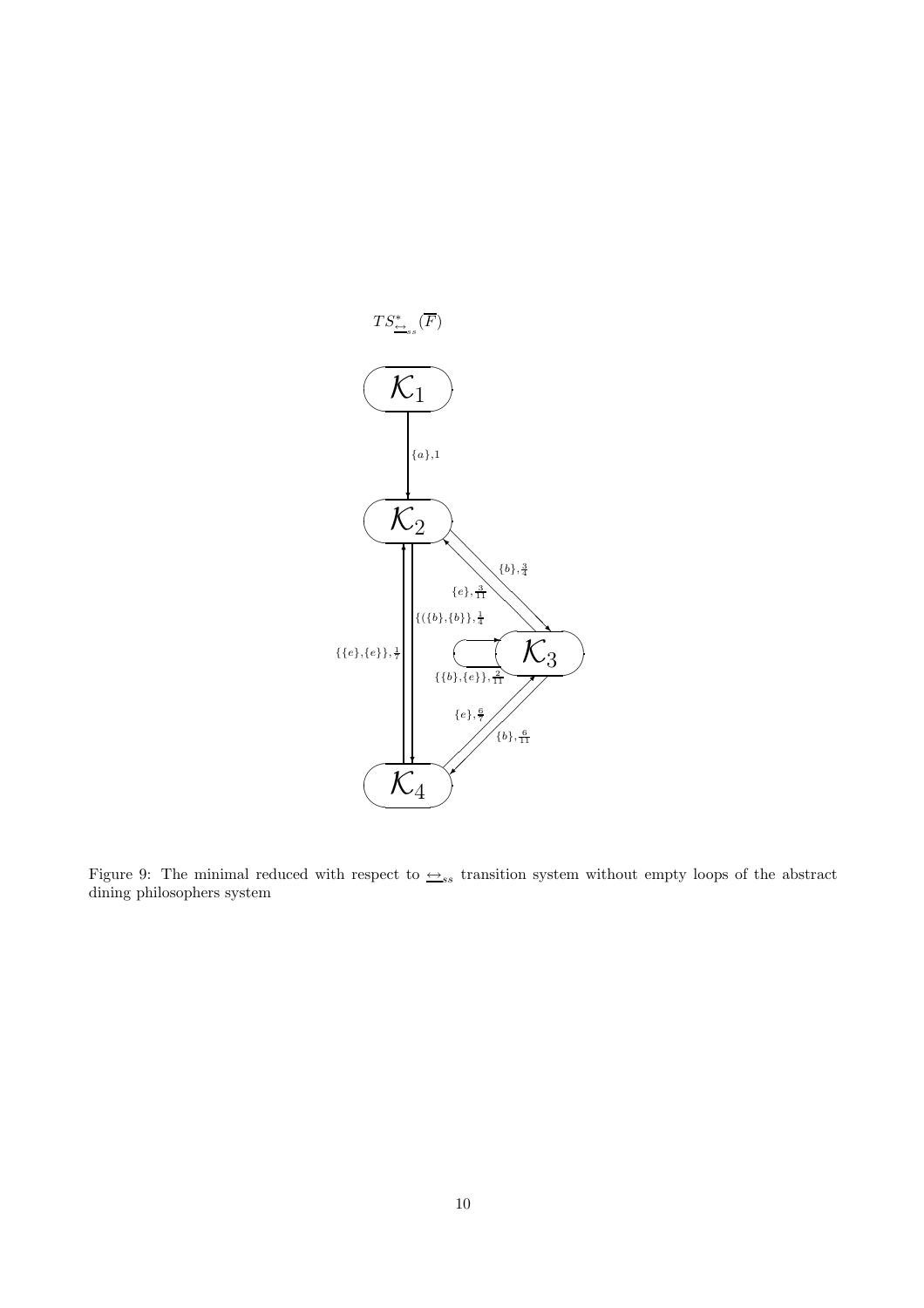underlying DTMC without empty loops. Second, we calculate steady-state probabilities and performance indices based on this minimal reduction DTMC. The indices will be the same as those calculated based on the initial unreduced DTMC.

### 4 The papers prepared

- 1. TARASYUK I.V. Investigating equivalence relations in  $dtsPBC$ . Berichte aus dem Department für Informatik 5/08, 57 pages, Carl von Ossietzky Universität Oldenburg, Germany, October 2008, http://www.iis.nsk.su/persons/itar/dtspbcit\_cov.pdf.
- 2. TARASYUK I.V. A notion of congruence for dtsPBC. Bulletin of the Novosibirsk Computing Center, Series Computer Science, IIS Special Issue 28, 20 pages, NCC Publisher, Novosibirsk, 2008 (submitted).
- 3. Tarasyuk I.V. Modeling and analysis of computing systems in the algebra dtsPBC. 19 pages, 2008 (in Russian, submitted).

# 5 Presentation of results

• Giving the talk "Performance evaluation in dtsPBC" (http://www.iis.nsk.su/persons/itar/ dtspbcsm\_pe.pdf), Weekly Research Seminar of Graduate and Postgraduate Students ("Diplomandenund Doktorandenseminar  $(D+D)$ ", Computer Science Departmen, Faculty II, CvO UO, Oldenburg, Germany.

# 6 Participating regular research meetings

- Weekly Internal Seminar of Parallel Systems Group, Computer Science Department, Faculty II, CvO UO, Oldenburg, Germany.
- Weekly Research Seminar of Graduate and Postgraduate Students ("Diplomanden- und Doktorandensem $inar (D+D)$ ", Computer Science Department, Faculty II, CvO UO, Oldenburg, Germany.

# 7 Future research

Future work consists in abstracting from the silent activities in the definitions of the equivalences, i.e., from the activities with empty multiaction part. The abstraction from empty loops and that from silent activities could be done in one step as well. The main point here is that we should collect probabilities during such the abstractions from an internal activity. As a result, we shall have the algebraic analogues of the net stochastic equivalences from [4, 5]. Moreover, we plan to extend  $dtsPBC$  with recursion to enhance specification power of the calculus. The research work mentioned above will be hopefully proceeded in a close cooperation with members of Parallel Systems Group, Computer Science Department, CvO UO, Oldenburg, Germany.

# References

- [1] Best E., Devillers R., Hall J.G. The box calculus: a new causal algebra with multi-label communication. Lecture Notes in Computer Science 609, p. 21–69, 1992.
- [2] BERNARDO M., GORRIERI R. A tutorial on EMPA: a theory of concurrent processes with nondeterminism, priorities, probabilities and time. Theoretical Computer Science 202, p. 1–54, July 1998.
- [3] BUCHHOLZ P., KEMPER P. Quantifying the dynamic behavior of process algebras. Lecture Notes in Computer Science 2165, p. 184–199, 2001.
- [4] Buchholz P., Tarasyuk I.V. A class of stochastic Petri nets with step semantics and related equivalence notions. Technische Berichte TUD-FI00-12, 18 p., Fakultät Informatik, Technische Universität Dresden, Germany, November 2000, ftp://ftp.inf.tu-dresden.de/pub/berichte/tud00-12.ps.gz.
- [5] Buchholz P., Tarasyuk I.V. Net and algebraic approaches to probablistic modeling. Joint Novosibirsk Computing Center and Institute of Informatics Systems Bulletin, Series Computer Science 15, p. 31–64, Novosibirsk, 2001, http://www.iis.nsk.su/persons/itar/spnpancc.pdf.